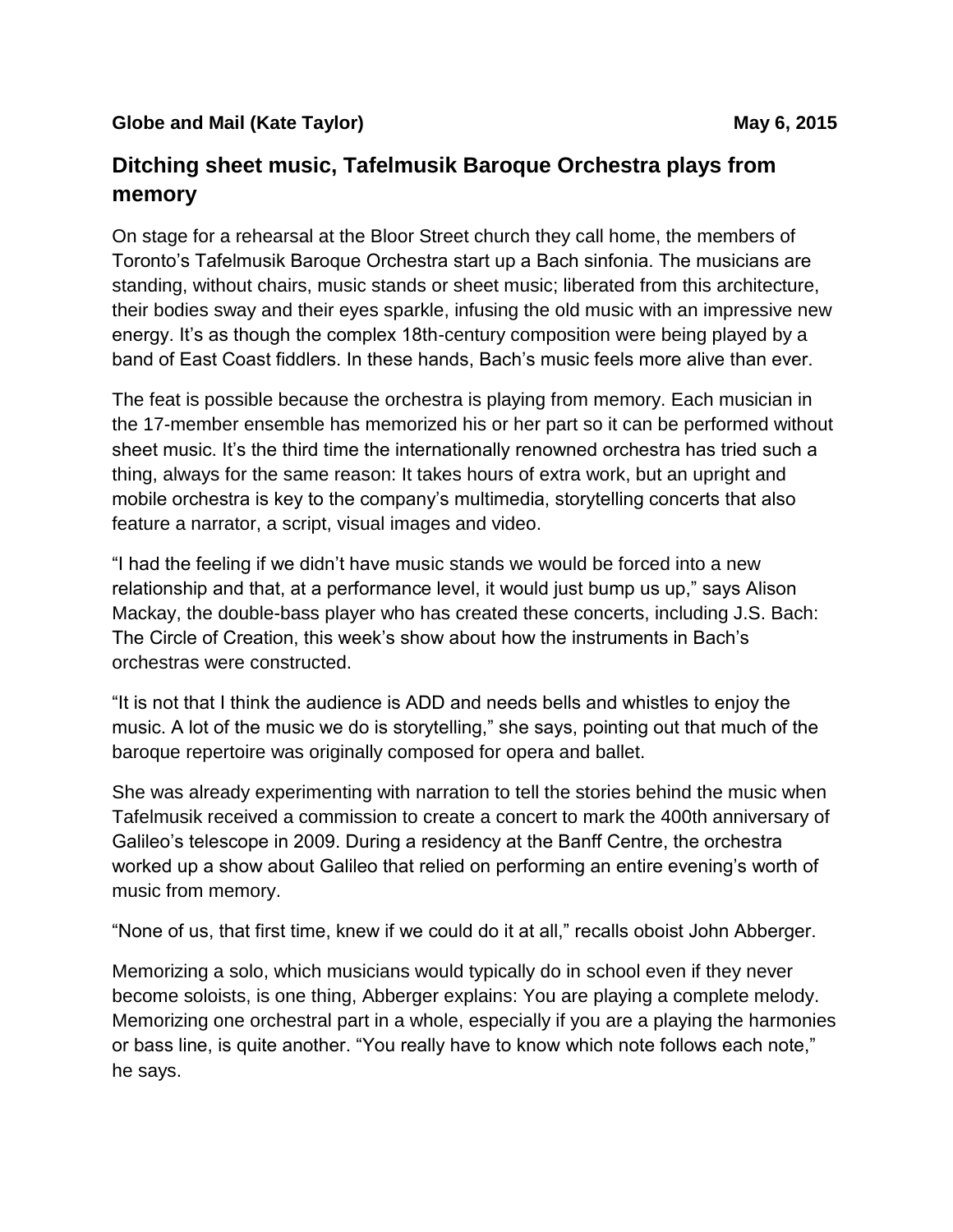He and his colleagues have developed all kinds of tricks over the course of three memorized projects. Early in the process, the orchestra records the music so the players can rehearse privately to a soundtrack; many of them also listen to it on headphones as they go about their day, while others sing their parts to themselves. Then they get together in small groups to test each other and provide each other with their cues.

"Some people try testing themselves by writing out the notes on manuscript paper. That's the real test," said violinist Patricia Ahern. She also videotapes herself playing the music so that she has a visual record of the bowing instructions that a string player will often mark on sheet music during rehearsals.

The musicians are all paid as soloists to recognize the extra work involved, but that doesn't really cover the private study required.

"It's a huge gift from the members of the orchestra to the orchestra to spend hundreds of hours learning it," Mackay says.

All the memory work has paid off handsomely, however; The Galileo Project was an international success, as was House of Dreams, about Baroque painting, which followed it. Mackay, always intrigued by the handmaidens of art forgotten by the history books, has now produced a show about the circle of artisans who built the instruments on which Bach's music was originally played.

"This was a chance for the orchestra to do this incredibly intense preparation with the music of this composer who is our favourite," she said. "He is our Shakespeare."

Mackay has written a script that begins with the myth of Mercury catching a tortoise, hollowing out its shell and building the first lyre, and continues to track the development of musical instruments in 18th-century Leipzig, the German trading centre where Bach lived in the last decades of his life. The show is narrated by actor Richard Greenblatt and illustrated by various historical images as well as video showing contemporary instrument-builders. The orchestra will provide a whole evening's worth of Bach, including one of the Brandenburg Concertos and some lesser-known works.

Tafelmusik is a period-instrument orchestra, but Mackay happily concedes there is nothing the least bit authentic about this exercise.

"It's very unhistorical," she says. "In Bach's orchestra, they hardly would have rehearsed … and they certainly never memorized anything."

Today, classical soloists sometimes play without sheet music, but the practice is very unusual in the period-instrument movement.